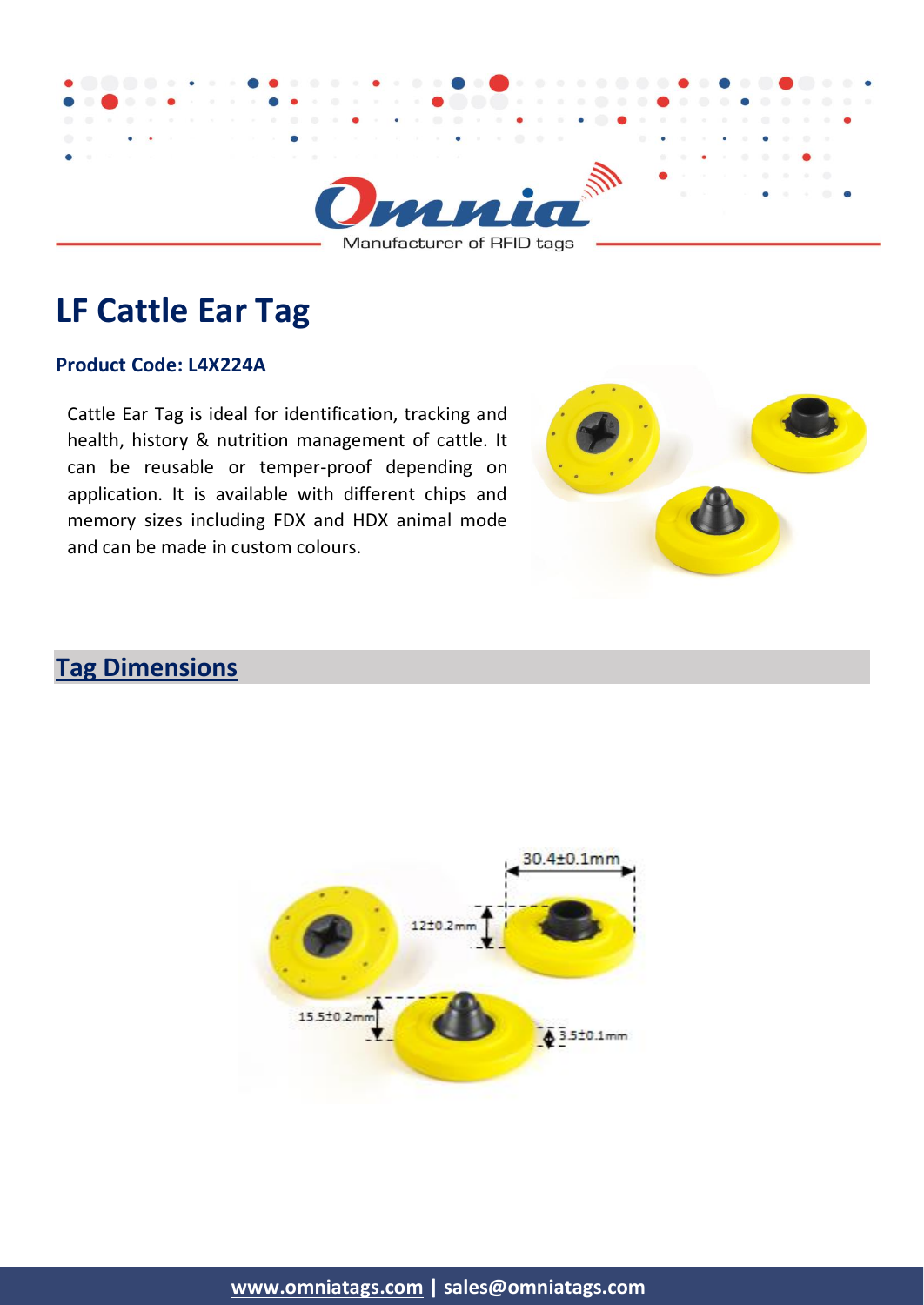| <b>Electrical Specifications</b>                                                         |                                                                                                                                                                                                                                                        |              |  |
|------------------------------------------------------------------------------------------|--------------------------------------------------------------------------------------------------------------------------------------------------------------------------------------------------------------------------------------------------------|--------------|--|
| Air Interface Protocol                                                                   | ISO/IEC 11784/85, Animal Mode, FDX, HDX                                                                                                                                                                                                                |              |  |
| <b>Operational Frequency</b>                                                             | 134.2KHz                                                                                                                                                                                                                                               |              |  |
| Chip**                                                                                   | <b>SIC 7999 HDX</b>                                                                                                                                                                                                                                    |              |  |
|                                                                                          | R/W user data memory of 6x32 (192 bits) for database management                                                                                                                                                                                        |              |  |
|                                                                                          | 192 Bits, Extended Read Range HDX<br>❖ Supporting user access to factory unique ROM (UID), preventing<br>chips from cloning<br>❖ Direct Access/Write mode<br>❖ Read-only Animal ID section when no command received<br>Read/Write or OTP configuration |              |  |
| Read Range*                                                                              | 80 cm on Agrident Reader                                                                                                                                                                                                                               |              |  |
| Operating temperature                                                                    | -40 $^{\circ}$ C to +80 $^{\circ}$ C                                                                                                                                                                                                                   |              |  |
| Storage temperature                                                                      | $-40^{\circ}$ C to $+120^{\circ}$ C                                                                                                                                                                                                                    |              |  |
| Ingress protection rating                                                                | <b>IP67</b>                                                                                                                                                                                                                                            |              |  |
| Attachment***                                                                            | Male pin by applicator                                                                                                                                                                                                                                 |              |  |
| <b>Expected Lifetime</b>                                                                 | Up to 5 Years is normal operating conditions                                                                                                                                                                                                           |              |  |
| Operating temperature                                                                    | -40 $^{\circ}$ C to +80 $^{\circ}$ C                                                                                                                                                                                                                   |              |  |
| <b>Physical and Mechanical Specification</b>                                             |                                                                                                                                                                                                                                                        |              |  |
| Model                                                                                    | Close Cap                                                                                                                                                                                                                                              | Open Cap     |  |
| Diameter                                                                                 | $\varnothing$ 30.4 mm                                                                                                                                                                                                                                  | Ø30.4 mm     |  |
| Height                                                                                   | 15.50 mm                                                                                                                                                                                                                                               | <b>12 mm</b> |  |
| Weight                                                                                   | $7.2$ gm                                                                                                                                                                                                                                               | 7 gm         |  |
| Encasement                                                                               | <b>TPU</b>                                                                                                                                                                                                                                             |              |  |
| <b>Quality Assurance</b>                                                                 | 100% reader tested                                                                                                                                                                                                                                     |              |  |
| Colour**                                                                                 | Yellow                                                                                                                                                                                                                                                 |              |  |
| <b>Chemical Resistance</b><br>Resistant to continuous exposure to salt water for 2 hours |                                                                                                                                                                                                                                                        |              |  |

Resistant to continuous exposure to motor oil for 2 hours

Additionally, abrasion resistant against HCL and IPA